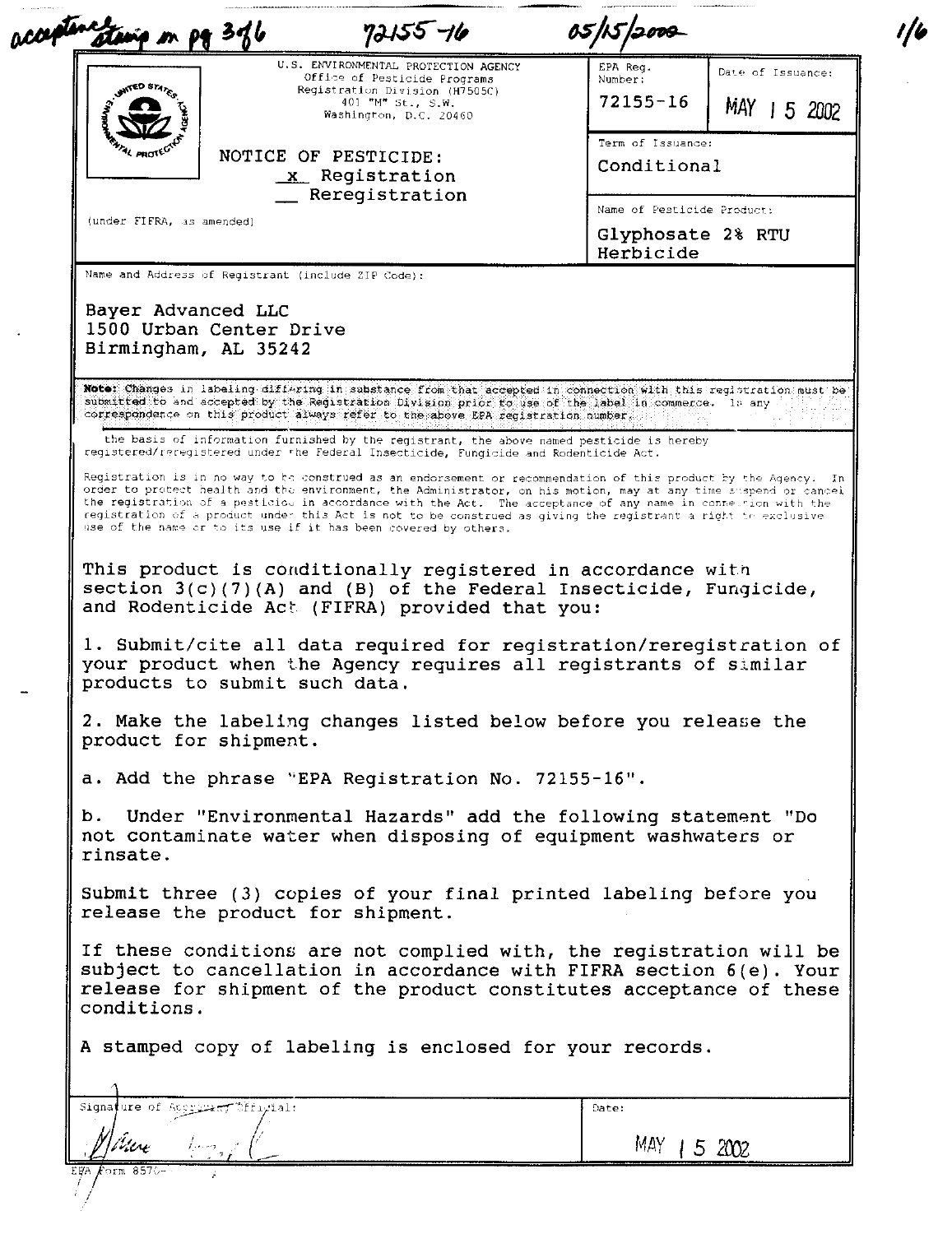# **GLYPHOSATE 2% RTU**

# **Herbicide**

- Ready-to-Use No Mixing
- For Nonselective Postemergent Weed Control
- Contains Glyphosate
- Covers Approximately 650 sq. ft. (24 fl. oz.)
- Systemic Weed and Grass Killer for Spot Treatment of **Unwanted Weeds and Grasses**
- Kills Weeds and Grasses Listed on This Label
- Kills to the Root
- . No Soil Residual Activity
- Kills Roots and All in 1 2 Weeks
- . Kills Even the Toughest Weeds
- For Use Around Flower Beds, Trees, Shrubs, Fences, Walks, Mulch Beds, Gravel and Driveways
- Ideal for Vegetable Garden Weed Control  $\bullet$
- Rainproof in Hours
- Results in Less than 24 Hours
- Starts to Kill Overnight
- · Starts Working in Hours
- Contains SmartTrack™, a non-staining marker that indicates where you've sprayed.
- **Dead Weeds Guaranteed**
- Even Kills Tough Brushy Weeds  $\bullet$
- Beautify the Landscape Remove Unwanted Weeds  $\bullet$
- Container treats more than 180 weeds (24 fl. oz.)

#### **ACTIVE INGREDIENTS:**

| Glyphosate, isopropylamine salt 2.0 % |        |
|---------------------------------------|--------|
|                                       | 98.0 % |

Net Contents: 24 fl. oz. (709 mL) or 1 Gal. (3.78 L)

## **KEEP OUT OF REACH OF CHILDREN CAUTION**

See Back Panel Booklet for Additional Precautionary **Statements**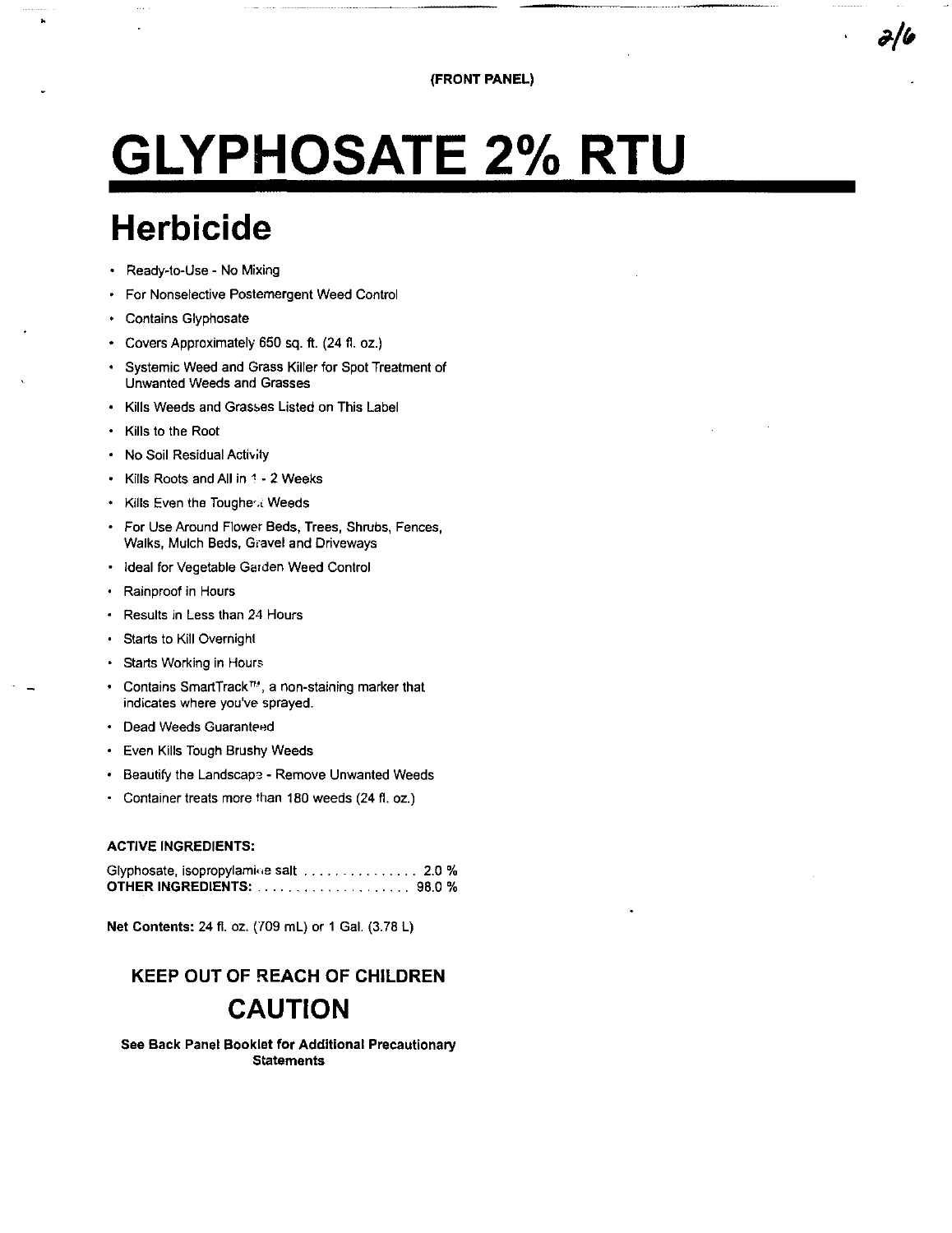#### (BACK PANEL)

Glyphosate 2% RTU Herbicide quickly kills unwanted weeds, grass, vines and brush - roots and all. It can be used on & around walkways, driveways & patios, in flower beds, vegetable & herb gardens and around fences, buildings, trees & shrubs. This convenient product even controls difficult-to-kill weeds like poison ivy, poison oak & blackberry. Eliminating unsightly weeds, grass, vines and brush from your home's landscape has never been easier.

#### **READ THE LABEL FIRST!**

| Kills Even the Toughest Weeds, Roots and All<br><b>Starts Working in Hours</b><br>Won't Affect Nearby Untreated Plants<br>Non-staining Marker Indicates Where You've Sprayed |                                                                   |  |  |  |  |
|------------------------------------------------------------------------------------------------------------------------------------------------------------------------------|-------------------------------------------------------------------|--|--|--|--|
| <b>KILLS</b>                                                                                                                                                                 | Weeds, Grasses, Vines, Brush and Stumps                           |  |  |  |  |
| <b>WHERE</b><br><b>TO USE</b>                                                                                                                                                | • On & around patios, walkways, driveways,<br>gravel & mulch beds |  |  |  |  |
|                                                                                                                                                                              | In & around flower beds, vegetable and herb<br>gardens            |  |  |  |  |
| Around shrubs & trees                                                                                                                                                        |                                                                   |  |  |  |  |
|                                                                                                                                                                              | Along fences & foundations                                        |  |  |  |  |
|                                                                                                                                                                              | Other areas in your vard                                          |  |  |  |  |
| WHEN TO<br>USE.                                                                                                                                                              | When weeds are actively growing                                   |  |  |  |  |
| For questions or comments, call<br>toil-free 1-877 BayerAG or visit us<br>on-line at www.BayerAdvanced.com                                                                   |                                                                   |  |  |  |  |

#### FOR OUTDOOR RESIDENTIAL USE ONLY

EPA Rea. No. 72155-XX

**QUICK FACTS** 

EPA Est. No. XXXX-AA-XX

#### **ACCEPTED** with COMMENTS In EPA Letter Dated MAY 1 5 2002

Under the Federal Insceticide, Fundiside, and Rodenticide Act as amended, for the pesticide pstered under EPA Reg. No.  $2c<sub>0</sub>$ 

#### **DIRECTIONS FOR USE**

when using.

It is a violation of Federal Law to use this product in a manner inconsistent with its labeling. **GLYPHOSATE 2% RTU HERBICIDE will BEFORE** kill or injure all green vegetation contacted. YOU USE Read and Do not spray desirable plants or grasses follow - they will die too. directions

- If a desirable plant is accidentally sprayed, immediately rinse it off with plenty of water.
	- Apply when wind is calm.
- To avoid tracking product onto desirable plants, keep people and pets off treated areas until spray has dried.
- This product is not recommended for spot weed control in lawns since it also kills lawn grasses. To control these weeds without harming the lawn, use a selective herbicide such as Baver Advanced Lawn All-In-One Weed Killer for Lawns.
- All ornamental flowers, trees & shrubs as well as the following berries, fruits, vegetables and herbs may be planted 1
- day after application: artichoke
- (Jerusalem), beans (all), beet greens, blackberry, blueberry, boysenberry,
- broccoli. Brusseis sprout, cabbage (all). carrot, cauliflower, celery, chard (Swiss), chicory, collards, currant, dewberry, elderberry, endive, gooseberry,
- horseradish, huckleberry, kale, kohlrabi, leek, lentil, lettuce, loganberry, mustard greens, okra, olallieberry, onion, parsley, parsnip, potato, radish, rape greens,
- raspberry (black & red), mubarb, rutabaga. spinach, sweet potato, turnip, & yams.
- These fruits, vegetables and herbs may be planted 3 days after application: com, cucumber, eggplant, garlic, gourds, melons (all), pea (all), pepper (all) pumpkin, squash (summer & winter), tomatillo, tomato (by seed). & watercress.
- Tomatoes from transplants and all berries, fruits, vegetables and herbs not listed in the previous 2 bullet points may be planted 30 days after application.
- If used to control weeds around berries, wait 14 days after the last application before harvesting.

Continued on next page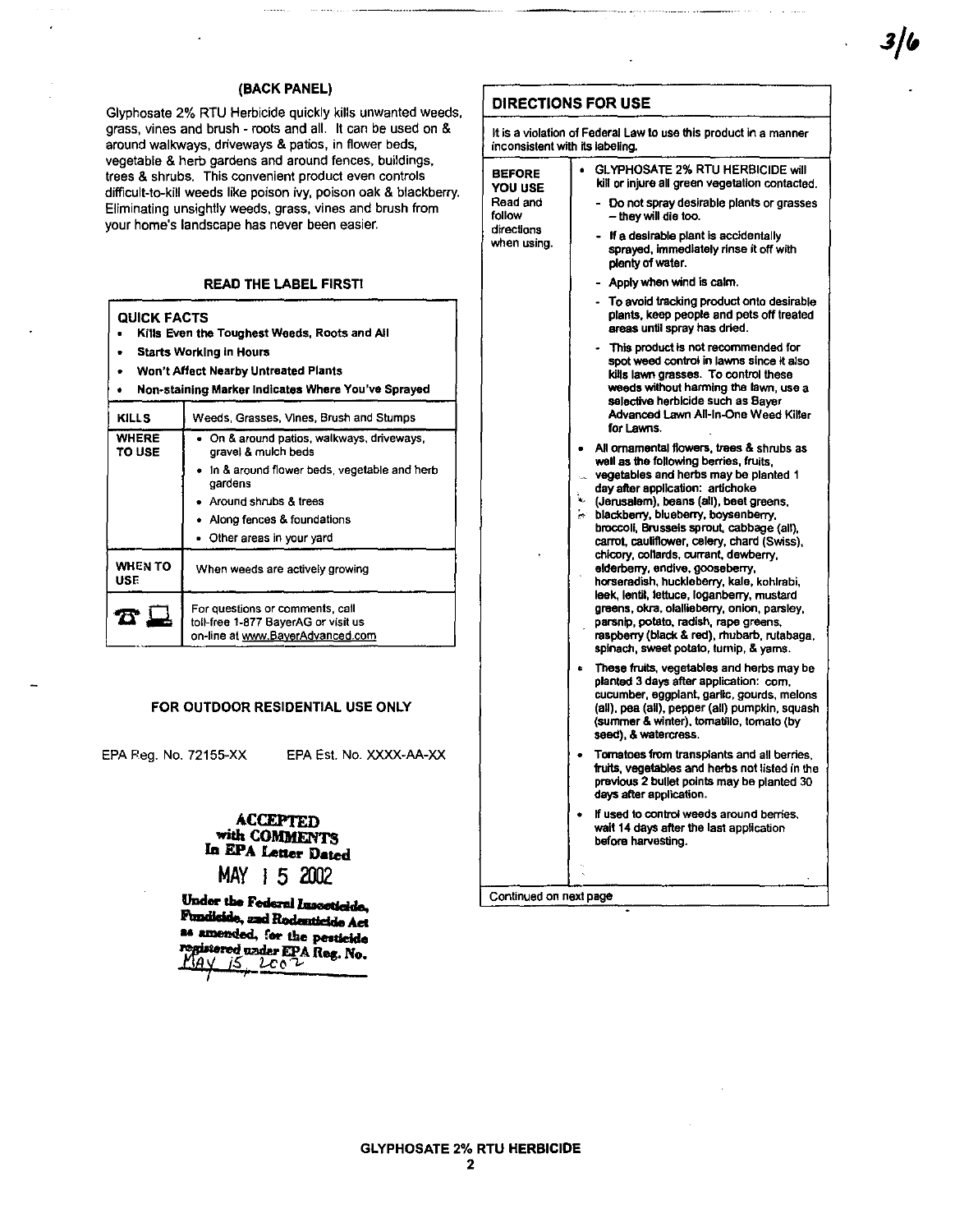|                                                            |                                                                                                                                                                                                                                                                                                                                                                                                                                                                                                                                                                                                                                                                                                                                                                                                                |                        | Alder                                                                                                                                                                                                                                                                                                                                                                                                                                                                                   | Doafennel                                                                                                                                                                                                                                                                                                                                                                                                                                                                              |
|------------------------------------------------------------|----------------------------------------------------------------------------------------------------------------------------------------------------------------------------------------------------------------------------------------------------------------------------------------------------------------------------------------------------------------------------------------------------------------------------------------------------------------------------------------------------------------------------------------------------------------------------------------------------------------------------------------------------------------------------------------------------------------------------------------------------------------------------------------------------------------|------------------------|-----------------------------------------------------------------------------------------------------------------------------------------------------------------------------------------------------------------------------------------------------------------------------------------------------------------------------------------------------------------------------------------------------------------------------------------------------------------------------------------|----------------------------------------------------------------------------------------------------------------------------------------------------------------------------------------------------------------------------------------------------------------------------------------------------------------------------------------------------------------------------------------------------------------------------------------------------------------------------------------|
|                                                            | <b>DIRECTIONS FOR USE (Continued)</b>                                                                                                                                                                                                                                                                                                                                                                                                                                                                                                                                                                                                                                                                                                                                                                          | <b>KILLS</b>           | Artichoke.                                                                                                                                                                                                                                                                                                                                                                                                                                                                              |                                                                                                                                                                                                                                                                                                                                                                                                                                                                                        |
| <b>HOW TO</b><br><b>APPLY</b><br>Shake well<br>before use. | • Adjust nozzle to a coarse spray.<br>Spray the weeds or grasses you want to kill<br>$\bullet$<br>until thoroughly wet but not dripping.<br>TIPS:<br>. Use a sheet of cardboard or plastic to<br>protect desirable plants from contact with<br>the product.<br>To Kill Vines.<br>- For vines growing up non-living objects,<br>such as poles & fences, or tree trunks<br>with mature bark, cut the vines to a<br>height of 3 - 4 feet and spray thoroughly.<br>- For vines growing up shrubs or trees<br>with green bark, cut the vines at their<br>base and soray thoroughly.<br>• To Kill Brush.<br>- For brush tailer than 5 feet, cut to the<br>ground and spray regrowth.<br>To Kill Stumps,<br>٠<br>- Cut living stump close to the ground.<br>- Immediately spray all remaining surfaces<br>thoroughly. |                        | Jerusalem<br><b>Bahiagrass</b><br>Barberry<br>Barnyardgrass<br>Beggarweed<br><b>Bentgrass</b><br>Bermudagrass<br><b>Bittercress</b><br>Blackberry<br><b>Black Medic</b><br><b>Bluegrass</b><br><b>Broadleaf Plaintain</b><br><b>Bromegrass</b><br><b>Buckhorn Plantain</b><br><b>Buffalograss</b><br><b>Bull Thistle</b><br>Burclover<br><b>Buttercup</b><br>Canada Thistle<br>Canarygrass<br>Carpetgrass<br>Ceanothus spp.<br>Cherry<br>Chickweed<br>Clover<br>Cocklebur<br>Cogongrass | Elderberry<br>Elm.<br><b>Evening Primrose</b><br><b>Fall Panicum</b><br><b>False Dandelion</b><br>Fennel<br><b>Fescue Grass</b><br>Fiddleneck<br><b>Field Bindweed</b><br><b>Field Pennycress</b><br><b>Field Sandbur</b><br>Filaree<br>Florida Pusley<br>Foxtail<br>Garden Spurge<br>Goosegrass<br>Green Foxtail<br>Guineagrass<br>Hemo Sesbania<br>Henbit<br>Hickory<br>Honeysuckle<br>Horsenettle<br>Horseradish<br>Horseweed or<br>Marestail<br><b>iceplant</b><br><b>Ironweed</b> |
| <b>FOR BEST</b><br><b>RESULTS</b>                          | Apply on sunny days with daytime<br>٠<br>temperatures above 60 °F.<br>Rain or watering 2 hours after application<br>$\bullet$<br>will not wash away effectiveness.                                                                                                                                                                                                                                                                                                                                                                                                                                                                                                                                                                                                                                             |                        | Common Groundsel<br>Common Mullien<br>Common Ragweed<br>Coral-bead<br>Covotebrush                                                                                                                                                                                                                                                                                                                                                                                                       | Johnsongrass<br>Kikuvuorass<br>Knapweed<br>Knawel<br>Knotweed                                                                                                                                                                                                                                                                                                                                                                                                                          |
| HOW<br><b>GLYPHOSATE</b><br>2% RTU<br>HERBICIDE<br>WORKS   | This nonselective systemic herbicide enters<br>plants through the leaves and moves down<br>into the roots, killing weeds by stopping the<br>production of a substance found only in plants.<br>Any product not absorbed by plants breaks<br>down into natural materials without moving into<br>or on the soil to untreated plants. Weeds<br>yellow and will within hours with complete kill<br>in 1 to 2 weeks.                                                                                                                                                                                                                                                                                                                                                                                                | Continued in next page | Crabgrass<br>Creeping<br>Beggarweed<br>Creeping Charlie<br><b>Curly Dock</b><br>Dallisgrass<br>Dandelion<br>Dewberry                                                                                                                                                                                                                                                                                                                                                                    | Kudzu<br>Lambsquarters<br>Lantana<br>London Rocket<br>Lovegrass<br>Mallow<br>Manzanita                                                                                                                                                                                                                                                                                                                                                                                                 |

 $\bullet$ 

 $\ddot{\phantom{0}}$ 

 $4/6$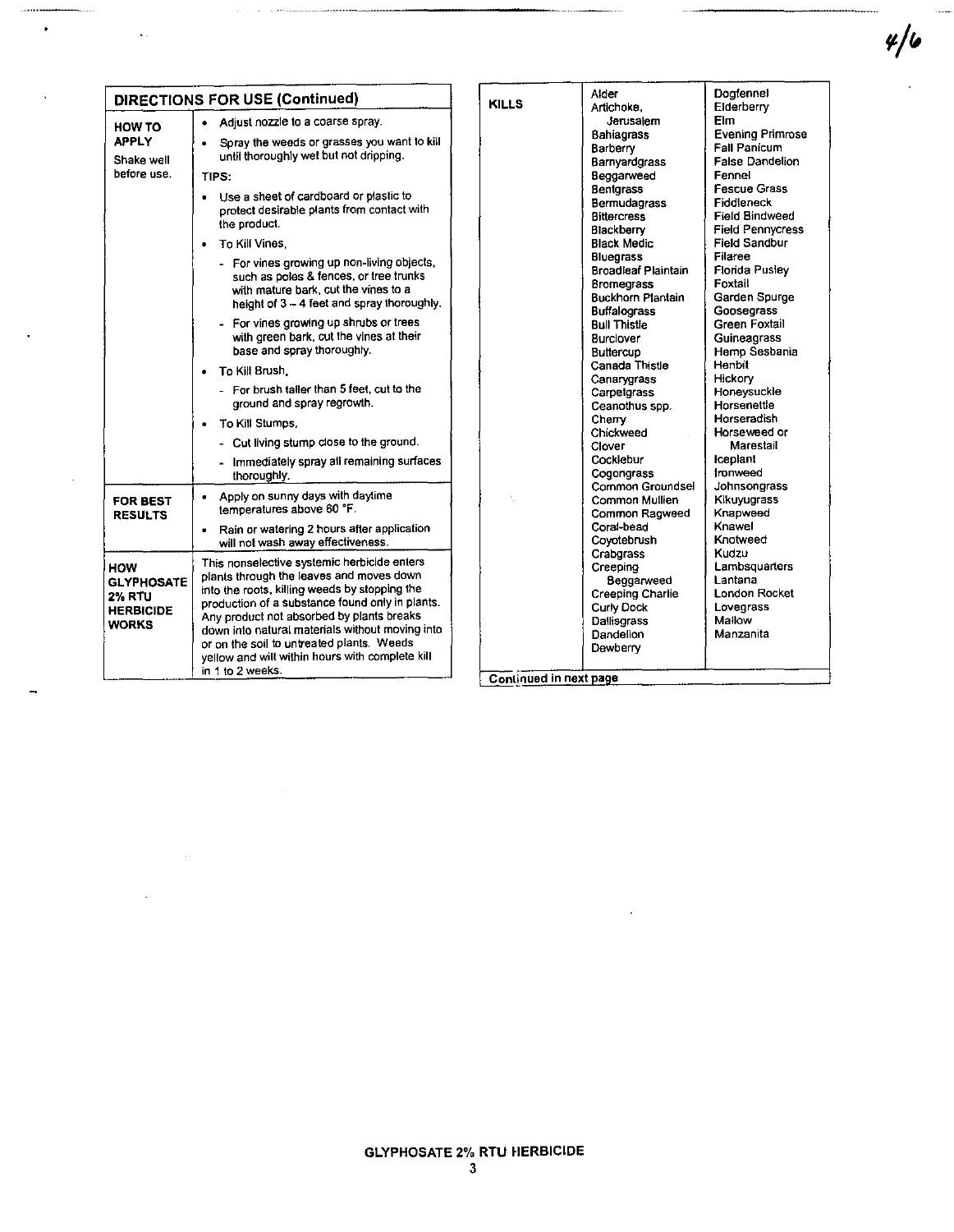| <b>KILLS LIST continued</b> |                                                                                                                                                                                         |                                                                                            |                                                                                                                                                                                                           | <b>IMPORTANT: Directions for Storage and Disposal</b>                                                                                                                                                                                                                                                                        |  |
|-----------------------------|-----------------------------------------------------------------------------------------------------------------------------------------------------------------------------------------|--------------------------------------------------------------------------------------------|-----------------------------------------------------------------------------------------------------------------------------------------------------------------------------------------------------------|------------------------------------------------------------------------------------------------------------------------------------------------------------------------------------------------------------------------------------------------------------------------------------------------------------------------------|--|
| <b>KILLS</b>                | Maple<br>Mayweed<br>Milkweed<br>Mock Orange<br>Mouseear                                                                                                                                 | Sowthistle<br>Spotted Spurge<br>Sprangletop<br>Spurge<br>Sumac                             | <b>Storage Conditions:</b>                                                                                                                                                                                | Store in original container in a cool, dry<br>place, out of the reach of children.<br>preferably a locked storage cabinet.<br>Protect from freezing.                                                                                                                                                                         |  |
|                             | Chickweed<br>Multiflora Rose<br>Nimblewill<br>Oak                                                                                                                                       | Sunflower<br>St. Augustinegrass<br><b>Tansy Mustard</b><br><b>Tansy Ragwort</b>            | Disposal:                                                                                                                                                                                                 | - Do not reuse empty container.<br>• Place empty container in trash.                                                                                                                                                                                                                                                         |  |
|                             | <b>Texas Panicum</b><br>Oleander<br>Orchardgrass<br>Thistle<br>Oxalis<br>Timothy<br>Toadflax<br>Pampasgrass<br>Paspalum spp.<br>Torpedoorass<br>Pennsylvania<br><b>Trailing Lantana</b> |                                                                                            |                                                                                                                                                                                                           | Important: It is best to use all of the product in accordance<br>with label directions. If it is necessary to dispose of unused<br>product, please call your local solid waste agency or you may<br>call toll-free 1-877-229-3724 for disposal instructions. Never<br>place unused product down any indoor or outdoor drain. |  |
|                             | Smanweed<br>Pennywort                                                                                                                                                                   | Trumpetcreeper<br><b>Tumble Mustard</b>                                                    |                                                                                                                                                                                                           | PRECAUTIONARY STATEMENTS                                                                                                                                                                                                                                                                                                     |  |
|                             | Pigweed<br>Pine                                                                                                                                                                         | Vaseygrass<br>Velvetleaf                                                                   |                                                                                                                                                                                                           | <b>HAZARDS TO HUMANS AND DOMESTIC ANIMALS</b>                                                                                                                                                                                                                                                                                |  |
|                             | Plantain<br>Poison Hemlock<br>Poison Ivy                                                                                                                                                | Virginia-creeper<br>Western Red Cedar<br><b>White Clover</b>                               | <b>CAUTION</b><br>· Causes moderate eye irritation.                                                                                                                                                       |                                                                                                                                                                                                                                                                                                                              |  |
|                             | Poison Oak                                                                                                                                                                              | Whitetop                                                                                   |                                                                                                                                                                                                           | Harmful if absorbed through skin or swallowed.                                                                                                                                                                                                                                                                               |  |
|                             | Prickly Lettuce                                                                                                                                                                         | Wild Barley                                                                                | Avoid contact with skin, eves or clothing.<br>Washing hands thoroughly with soap and water after<br>handling and before eating, drinking, chewing gum, or usin-<br>tobacco products will reduce exposure. |                                                                                                                                                                                                                                                                                                                              |  |
|                             | Primrose<br><b>Prostrate Spurge</b><br>Puncturevine<br><b>Purple Cudweed</b><br>Purple Nutsedge                                                                                         | Wild Blackberry<br><b>Wild Carrot</b><br>Wild Geranium<br>Wild Morringtory<br>Wild Mushird |                                                                                                                                                                                                           |                                                                                                                                                                                                                                                                                                                              |  |
|                             | Purslane<br><b>Ouack Grass</b>                                                                                                                                                          | Wild Oats<br>Wild Sweet Potato                                                             |                                                                                                                                                                                                           |                                                                                                                                                                                                                                                                                                                              |  |
|                             | Quaking Aspen<br>Ragweed<br>Raspberry                                                                                                                                                   | Willow<br>Witchgrass<br>Yarrow                                                             | <b>FIRST AID</b>                                                                                                                                                                                          |                                                                                                                                                                                                                                                                                                                              |  |
|                             | <b>Red Clover</b><br><b>Redroot Pigweed</b><br><b>Red Sorrel</b>                                                                                                                        | Yellow Nutsedge<br><b>Yellow Oxatis</b><br>Yellow Starthistle                              | IN CASE OF<br><b>ACCIDENTAL</b>                                                                                                                                                                           | <b>IMMEDIATELY</b>                                                                                                                                                                                                                                                                                                           |  |
|                             | Ryegrass<br>Shepherdspurse                                                                                                                                                              | Zoysiagrass or<br>Japaness                                                                 | Contact with eyes                                                                                                                                                                                         | • Hold eye open and rinse slowly and<br>gently with water for 15 - 20 minutes.                                                                                                                                                                                                                                               |  |
|                             | Smartweed<br>Smooth Catsear<br>Smooth Pigweed                                                                                                                                           | <b>Lawngrass</b><br>and many other<br>weeds                                                |                                                                                                                                                                                                           | • Remove contact lenses, if present, after<br>the first 5 minutes, then continue<br>rinsing eye.                                                                                                                                                                                                                             |  |
|                             |                                                                                                                                                                                         |                                                                                            |                                                                                                                                                                                                           | $\mathcal{O}$ all a matematical members and $\mathcal{O}$                                                                                                                                                                                                                                                                    |  |

╉╕

Children and pets may re-enter the<br>treated area after it has dried.

| <b>IMPORTANT: Directions for Storage and Disposal</b> |  |                                                                                                                                                      |  |
|-------------------------------------------------------|--|------------------------------------------------------------------------------------------------------------------------------------------------------|--|
| <b>Storage Conditions:</b>                            |  | Store in original container in a cool, dry<br>place, out of the reach of children.<br>preferably a locked storage cabinet.<br>Protect from freezing. |  |
| Disposal:                                             |  | • Do not reuse empty container.<br>• Place empty container in trash.                                                                                 |  |

#### PRECAUTIONARY STATEMENTS IDS TO HUMANS AND DOMESTIC ANIMALS

- s moderate eye irritation.
- I if absorbed through skin or swallowed.
- ontact with skin, eyes or clothing.
- ig hands thoroughly with soap and water after ig and before eating, drinking, chewing gum, or using products will reduce exposure.

| FIRST AID                              |                                                                                                                                                                                                                                                                                                                          |  |
|----------------------------------------|--------------------------------------------------------------------------------------------------------------------------------------------------------------------------------------------------------------------------------------------------------------------------------------------------------------------------|--|
| <b>IN CASE OF</b><br><b>ACCIDENTAL</b> | <b>IMMEDIATELY</b>                                                                                                                                                                                                                                                                                                       |  |
| Contact with eyes                      | Hold eye open and rinse slowly and<br>٠<br>gently with water for 15 - 20 minutes.                                                                                                                                                                                                                                        |  |
|                                        | • Remove contact lenses, if present, after<br>the first 5 minutes, then continue<br>rinsing eve.                                                                                                                                                                                                                         |  |
|                                        | Call a poison control center or doctor<br>for treatment advice.                                                                                                                                                                                                                                                          |  |
| Contact with skin                      | • Take off contaminated clothing.                                                                                                                                                                                                                                                                                        |  |
| or clothing                            | • Rinse skin immediately with plenty of<br>water for $15 - 20$ minutes.                                                                                                                                                                                                                                                  |  |
|                                        | Call a poison control center or doctor<br>for treatment advice.                                                                                                                                                                                                                                                          |  |
| Swallowing                             | • Call a poison control center or doctor<br>immediately for treatment advice.                                                                                                                                                                                                                                            |  |
|                                        | Have person sip a glass of water if able<br>to swallow.                                                                                                                                                                                                                                                                  |  |
|                                        | Do not induce vomiting unless told to<br>do so by a poison control center or<br>doctor.                                                                                                                                                                                                                                  |  |
|                                        | Do not give anything by mouth to an<br>unconscious person.                                                                                                                                                                                                                                                               |  |
|                                        | NOTE: When calling a poison control center, have this product<br>label accessible. If seeking treatment at an emergency room or<br>doctor's office, bring this product label to show medical<br>personnel. You may call toll-free 877-229-3763 for medical<br>emergency information. Active Ingredient: 2.0% Glyphosate, |  |

isopropylamine salt (CAS # 38641-94~O)